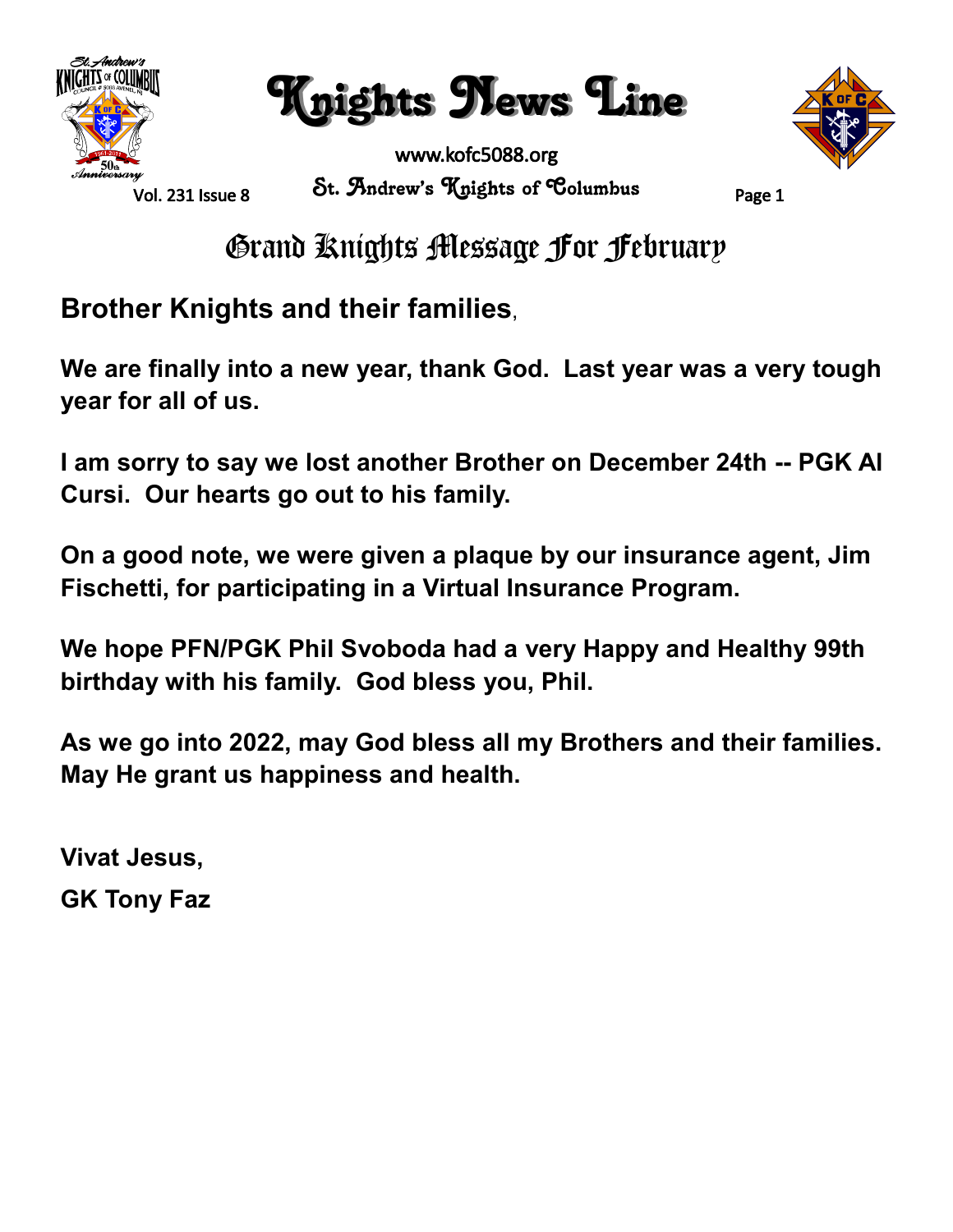

# Knights News Line

www.kofc5088.org St. Andrew's Knights of Columbus Page 2



Vol. 231 Issue 8

## Columbian Year 2021—2022

| <b>Council Officer's</b>    |                                           | <b>Board of Governors</b>   |                                               |
|-----------------------------|-------------------------------------------|-----------------------------|-----------------------------------------------|
| <b>Grand Knight</b>         | Anthony Fazioli<br>732-259-1239           | President                   | PGK Wendell Ubelhoer<br>732-388-8954          |
| Chaplain                    | Fr. David Kosmoski<br>732-634-4355 (h)    | Vice President              | <b>PGK</b> Jim Farese                         |
| Deputy Grand Knight         | Eric Potyrala                             | Treasurer                   | <b>PGK Doug Bost</b>                          |
|                             | 732-634-8620(h)                           | Secretary                   | Joe Jacob                                     |
| Chancellor                  | PGK Tom Botti<br>908-930-1859             | Past Grand Knights          | FDD/PGK Greg Schmitt<br>FDD/PGK John Scioscia |
| <b>Financial Secretary</b>  | PGK Frank Buczynski                       |                             | <b>PGK Carmine Farese</b>                     |
|                             | 732-634-1798                              | Trustees                    | 3yr Curtis Mike Daley                         |
| Recording Secretary         | pgkfrank@gmail.com<br>PGK John Hugelmeyer |                             | 2yr PGK Tom Botti<br>1yr PGK Frank Panzino    |
| Treasurer                   | <b>PGK</b> Joe Kraus                      | Third Degree                | Tom Krygier                                   |
| Advocate                    | PGK Frank Pelzman                         |                             | Mark Haidacher                                |
| Warden                      | Tom Krygier                               |                             | Anthony Joe                                   |
| Guards                      | Michael Caracappa                         |                             | Jesse Deluca                                  |
|                             | <b>Curtis Mike Daley</b>                  |                             | Chris Growney                                 |
|                             | <b>Bob Pinto</b>                          | <b>Grand Knight</b>         | Anthony Fazioli                               |
| Trustees                    | 3yr PGK Al Favale                         | Deputy Grand Knight         | Eric Potyrala                                 |
|                             | 3yr FDD/PGK Greg Schmitt                  | Honorary Members            | PGK/PFN Phil Svoboda                          |
|                             | 1yr PGK Angelo Valguarnera                |                             | PGK, PCCP Al Cursi                            |
|                             | <b>Council Directors</b>                  |                             | Chairman                                      |
| Membership                  | PGK Tom Botti                             | Oasis                       | Greg Schmitt                                  |
| Program                     | FDD/PGK Greg Schmitt                      |                             | 732-397-4907                                  |
| <b>Church Activities</b>    | FDD/PGK Greg Schmitt                      | Payroll Chairrman           |                                               |
| Lecturer                    | PGK Dennis Rinaldi                        | <b>Building Maintenance</b> | Joe Jacob                                     |
| Youth                       |                                           |                             | <b>Important Phone Numbers</b>                |
|                             | Anthony Joe                               | Council Home                | 732-636-9696                                  |
| <b>Fraternal Activites</b>  | PGK Eric Potyrala                         | <b>Booking Agent</b>        | 732-675-1173                                  |
|                             | 732-634-8620(h)                           | Insurance Agent Office      | 732-955-6730                                  |
| <b>Remember to Call</b>     |                                           | Jim Fischetti Cell number   | 917-573-9751                                  |
|                             |                                           | <b>Bulletin</b>             | FDD, PGK John Scioscia<br>732-221-3436        |
| Death of Member or          | PGK Wendell Ubelho-<br>er732-388-8954     |                             | jscioscia913@gmail.com                        |
| Member's Family             | GK Anthony Fazioli                        |                             |                                               |
| Sick or Hospitalized Member | PGK Eric Potyrala                         |                             |                                               |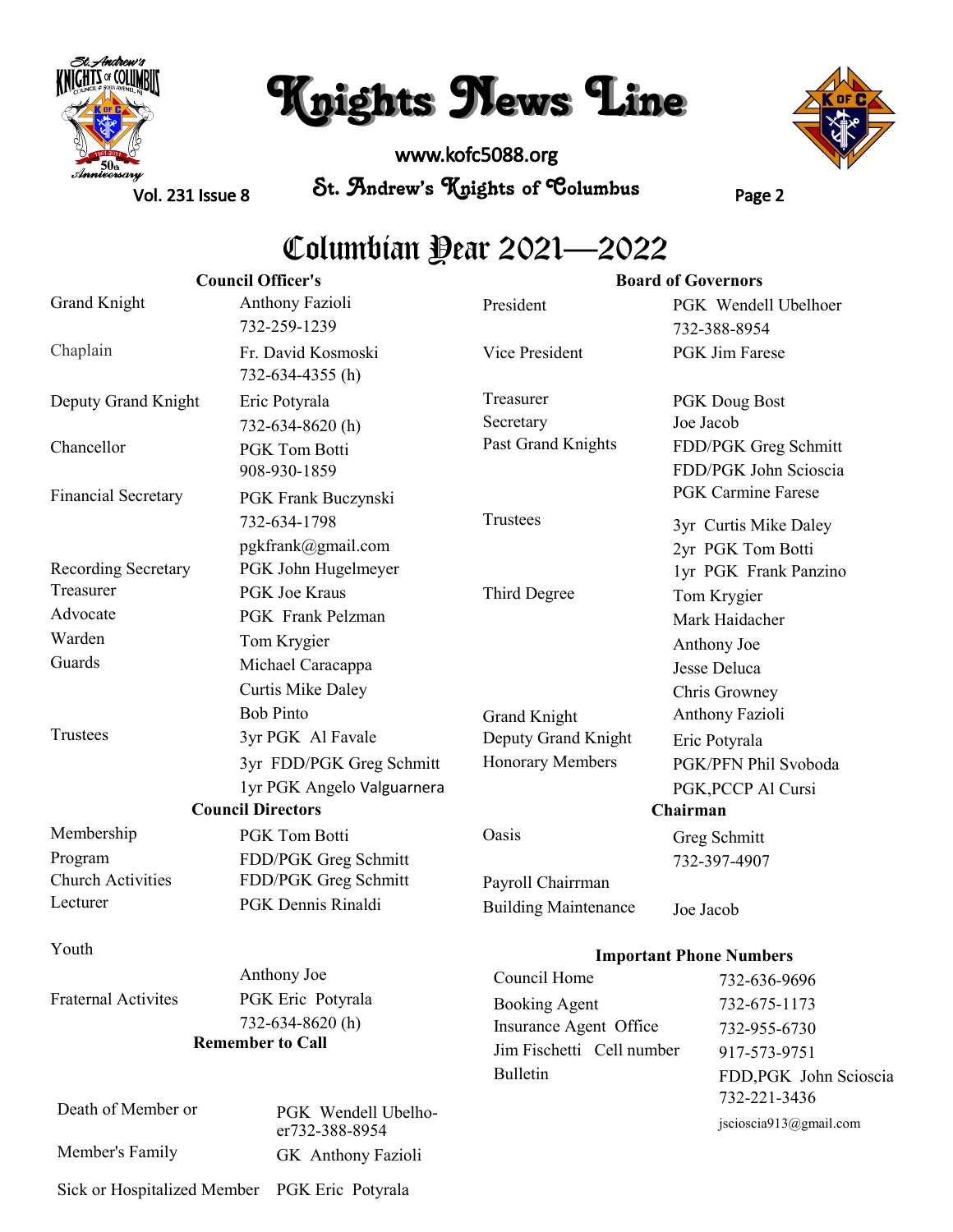

# Knights News Line

www.kofc5088.org



Vol. 231 Issue 8

St. Andrew's Knights of Columbus Page 3

## Calendar *Ot* Events **Deceased Alembers for February**

|                 |                                                                         |     | <b>FRANCIS MACULAITUS</b>   | 1967 |
|-----------------|-------------------------------------------------------------------------|-----|-----------------------------|------|
| <b>February</b> |                                                                         |     | <b>JOSEPH SUTOR</b>         | 1968 |
|                 |                                                                         |     | <b>H WILLIAM MORAN</b>      | 1969 |
| 3               | <b>Business Meeting</b>                                                 | 8pm | <b>ELMER GREEN</b>          | 1970 |
| 6               | AC Bus Trip- See Flyer                                                  |     | <b>JOSEPH CHILDS</b>        | 1979 |
| 10              | <b>Officers Meeting</b>                                                 | 8pm | ROBERT LEMMON, FDD/PGK      | 1988 |
| 12<br>14        | 50's/60's Dance See Flyer<br><b>Valentines Day</b>                      |     | <b>DOMENICK MILANO</b>      | 1992 |
| 17              | <b>Business Meeting/Trimester Meeting</b>                               | 8pm | <b>LEON SAWICKI</b>         | 1992 |
| 21              | Presidents Day                                                          | 8pm | <b>JOSEPH A. STAWINSKI</b>  | 1994 |
| 24<br>27        | <b>Board of Govenors Meeting</b><br><b>Bowling Tournament see Flyer</b> |     | <b>JOSEPH C. PAMPINTO</b>   | 1994 |
|                 |                                                                         |     | <b>H CHARLES J. MASARIK</b> | 1995 |
|                 |                                                                         |     | <b>BENJAMIN FARESE</b>      | 1996 |
|                 |                                                                         |     | H JOSEPH SALVIA, PGK        | 2000 |
|                 |                                                                         |     | DONALD W. HOMPESCH          | 2001 |
|                 |                                                                         |     | <b>ANDREW L. KRUCZEK</b>    | 2001 |
|                 |                                                                         |     | H CARMILLO JAMES NAZARRO    | 2003 |
|                 |                                                                         |     | VINCENT J. NITTOLI          | 2004 |
|                 |                                                                         |     | <b>JOHN W. GALLARD</b>      | 2005 |
| <b>March</b>    |                                                                         |     | <b>LOUIS SETTICERZE</b>     | 2005 |
|                 |                                                                         |     | <b>JOHN G BILAWSKY</b>      | 2006 |
| 2               |                                                                         |     | <b>ANTHONY W. O'BRIEN</b>   | 2014 |
| 3               | Ash Wednesday<br><b>Business Meeting</b>                                | 8pm | WILLIAM M. BERNATH          | 2015 |
| 4               | Fish Fry                                                                |     | JOSEPH W. WOJTOWICZ         | 2015 |
| 10              | <b>Officers Meeting</b>                                                 | 8pm | MICHAEL R. VIRCHICK         | 2016 |
| 11<br>12        | Fish Fry<br>St Patricks Dance See Flyer                                 |     | <b>GLEN R SHAFFER PCCP</b>  | 2020 |
| 17              | <b>Business Meeting</b>                                                 | 8pm | <b>EDWARD A BISHOP</b>      | 2021 |
| 17              | St Patricks Day                                                         |     |                             |      |
| 18<br>25        | Fish Fry<br>Let us always keep them in Our Prayers<br>Fish Fry          |     |                             |      |
|                 |                                                                         |     |                             |      |

31 Board of Govenors Meeting Main Hall 8pm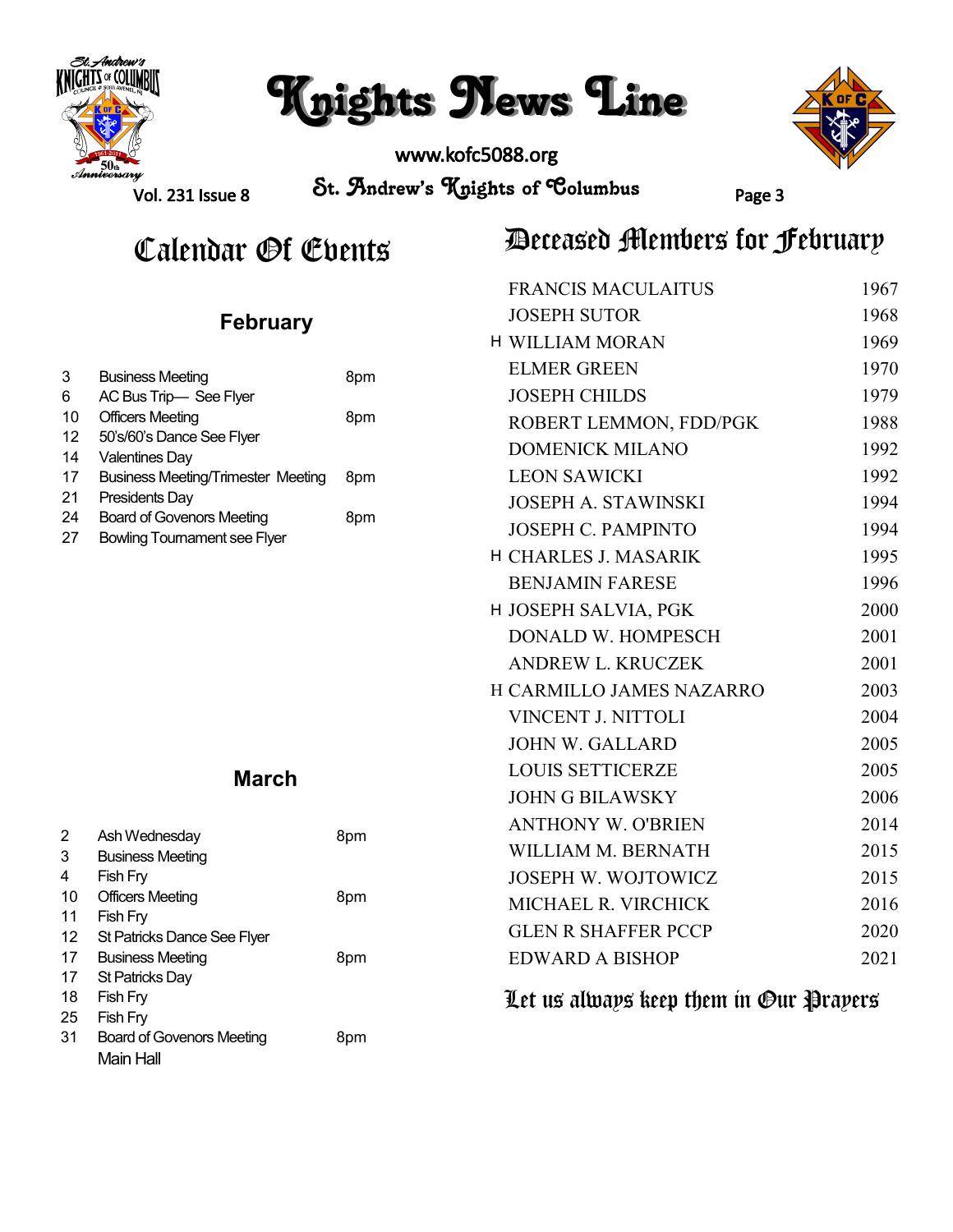

# Knights News Line

www.kofc5088.org



Vol. 231 Issue 8

St. Andrew's Knights of Columbus Page 4

**Check** 

Happy Birthday to

|  | Fourth Degree Rews |  |
|--|--------------------|--|
|--|--------------------|--|

4th Tuesday of Each Month

 $\frac{1}{2}$  For meeting place and time

| <b>Thomas H Watters</b>      | 02/02 |
|------------------------------|-------|
| Thomas E Krygier Jr          | 02/03 |
| Jan C Koedam                 | 02/06 |
| DGK Eric P Potyrala PGK      | 02/06 |
| <b>Robert A Olson</b>        | 02/07 |
| <b>Thomas Joseph Nespole</b> | 02/09 |
| Barnabas J Kish              | 02/14 |
| Manesh Aranha                | 02/15 |
| <b>Frank J Panzino PGK</b>   | 02/16 |
| William M Toth               | 02/16 |
| Stephen Cohorsky III         | 02/17 |
| <b>Richard J Selby PGK</b>   | 02/19 |
| John F Cunningham            | 02/21 |
| Ron Mierzjewski              | 02/23 |
| Matthew Caplette             | 02/25 |
| <b>Henrie A Werte PGK</b>    | 02/25 |
| John M Masculin              | 02/27 |

| Flags: We have 3' x 5' flags kits with pole at a cost of \$15.00.<br>Contact PGK / PFN Phil Svoboda (732) 634-5820<br>PGK / PFN Michael J. Choma (732) 259-3500<br>Faithful Navigator Kenneth M. Egan 908-720-8073                                                                                                                                                                                                                |
|-----------------------------------------------------------------------------------------------------------------------------------------------------------------------------------------------------------------------------------------------------------------------------------------------------------------------------------------------------------------------------------------------------------------------------------|
| Color Corps: Join the Color Corps. Any Sir Knight<br>interested in Joining should call PGK / PFN Michael J. Choma<br>$(732)$ 259-3500                                                                                                                                                                                                                                                                                             |
| <b>Membership:</b> The Fourth Degree is open to any Third De-<br>gree Member over the age of eighteen years of age in good<br>standing, who is a citizen of the country in which he resides,<br>and is a practical Catholic in union with the Holy See.                                                                                                                                                                           |
| The primary purpose of the Fourth Degree is to foster the spirit<br>of patriotism by promoting responsible citizenship with a love<br>of and loyalty to the Knights' respective countries through ac-<br>tive membership in local Fourth Degree groups (called<br>"Assemblies"). Fourth Degree members must retain their mem-<br>bership as Third Degree members in their local's council in<br>order to remain in good standing. |
| <b>COMMUNITY INFORMATION</b>                                                                                                                                                                                                                                                                                                                                                                                                      |

**Brother Cory Spillar is the Councilman for the Third Ward. Any Brother in the Third Ward should feel free to contact him on community matters at 732-236-[4501.](tel:732-236-4501) Please feel free to pass this information on to any residents who are in the Third Ward.**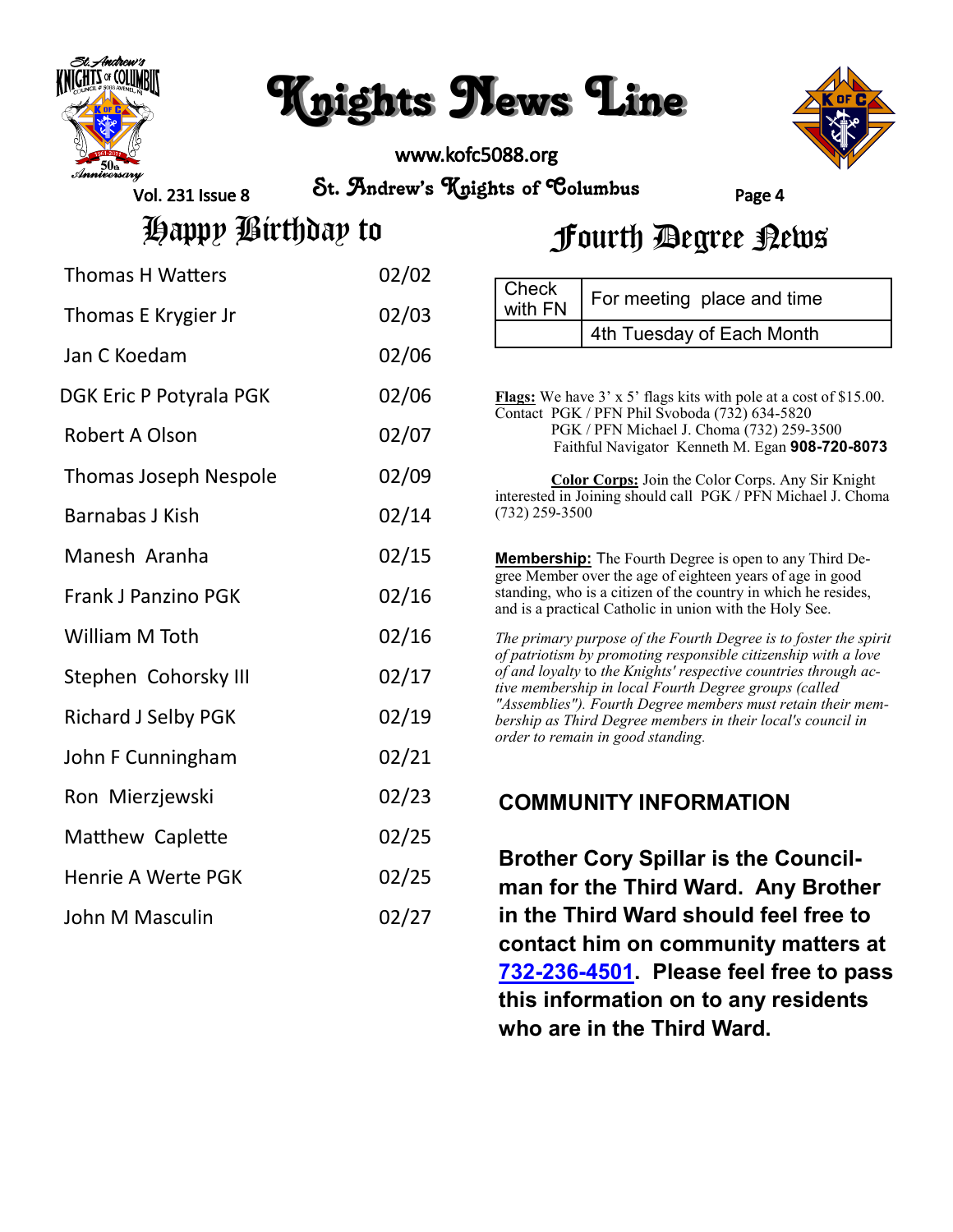

Knights News Line

www.kofc5088.org



Vol. 231 Issue 8

St. Andrew's Knights of Columbus Page 5

#### **NOCTURNAL ADORATION SOCIETY**

## **Cancelled Until Further Notice**

Nocturnal adoration will be in **Our Lady of Hungary Church**, in Perth Amboy. All members of our council and their families are invited to attend

All adorations are on the first Friday of the month from 8:00 to 9:00 PM.

### **HAVE YOU SPENT AN HOUR WITH JESUS YET?**

The driving directions from Avenel:

 Take Rahway Ave. (County Road # 514 West) towards Woodbridge. Slight left at monument onto Berry St. towards Sewaren. Turn left onto Woodbridge Ave (County Road # 652) and go over the Turnpike. Turn right onto West Ave. (County Road # 611) towards Perth Amboy.

West Ave is now State St. (County Road # 611). Continue on State St keep right and go under Route # 440 to Pulaski Ave. in Perth Amboy which is first right after Route # 440 and Portuguese Sporting Club is on the left.

Turn left on Cortland St. (La Asuncion Catholic Church is on right side). Our Lady Hungary is ¼ mile down this street on the right after Wayne St.

\_\_\_\_\_\_\_\_\_\_\_\_\_\_\_\_\_\_\_\_\_\_\_\_\_\_\_\_\_\_\_\_\_\_\_\_\_\_\_\_\_\_\_\_\_\_\_\_\_\_\_\_\_\_\_\_\_\_\_\_\_\_\_\_\_\_\_\_\_\_\_\_\_\_\_\_\_\_\_\_\_\_\_\_\_\_\_\_\_\_\_\_\_\_\_\_\_

Parking lot is in the back of Church on Catherine St.

The address for your GPS is 697 Cortlandt Street, Perth Amboy, NJ 08861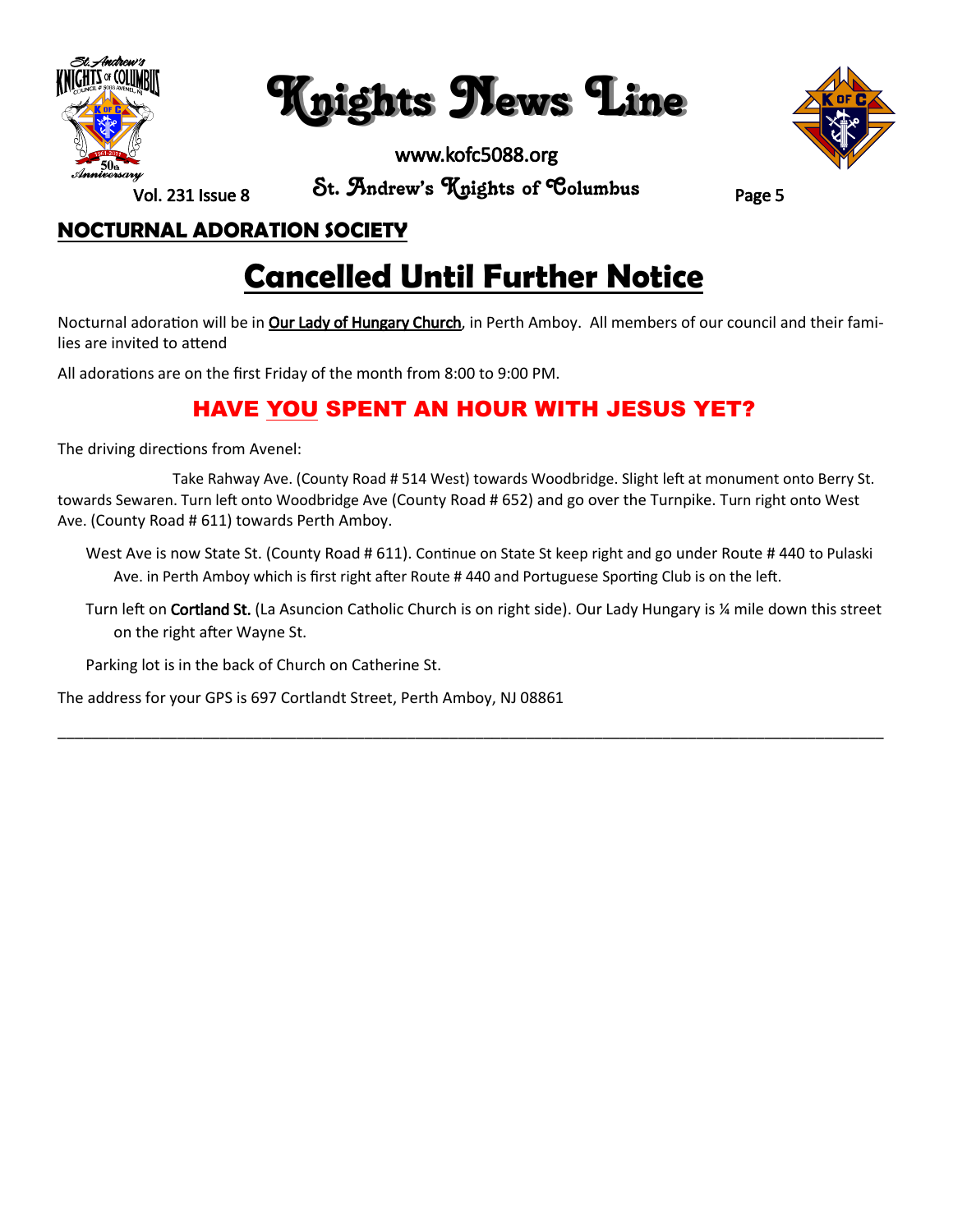

Knights News Line

www.kofc5088.org



Vol. 231 Issue 8

St. Andrew's Knights of Columbus Page 6

## **Columbian Club Corner**

**Please remember there will be a CC trimester meeting following the second K of C Business Meeting on February 17.**

**Thanks again to Brothers stepping up, we are covering our set-up and clean-up for affairs.**

**Things are progressing in a positive way. May this continue in the future.**

**God bless.**

**Wendell** 

## IT'S CONVENTION TIME

#### I'M BACK

We will be having the same motel, "The Waters Edge Motel". The dates of the convention are Thursday, May 12, Friday, May 13 and Saturday, May 14 with check-out on Sunday, May 15, 2022. Approximate cost of rooms will be \$220 for 2 nights (Friday and Saturday) and \$310 for 3 nights (Thursday, Friday and Saturday). There will be a \$10 per person/per night fee for more than two people in a room. This fee will be paid to the motel upon check-in. Final cost will be determined by number of rooms booked.

Hopefully by May of next year the State Convention will be a "go". If not, we will again have a St. Andrew's K of C weekend. Please advise as early as possible if interested.

A deposit of \$100 is due to hold reservations. Deposits are now being accepted. First come, first served. Any questions, please call:

Wendell Ubelhoer

732-388-8954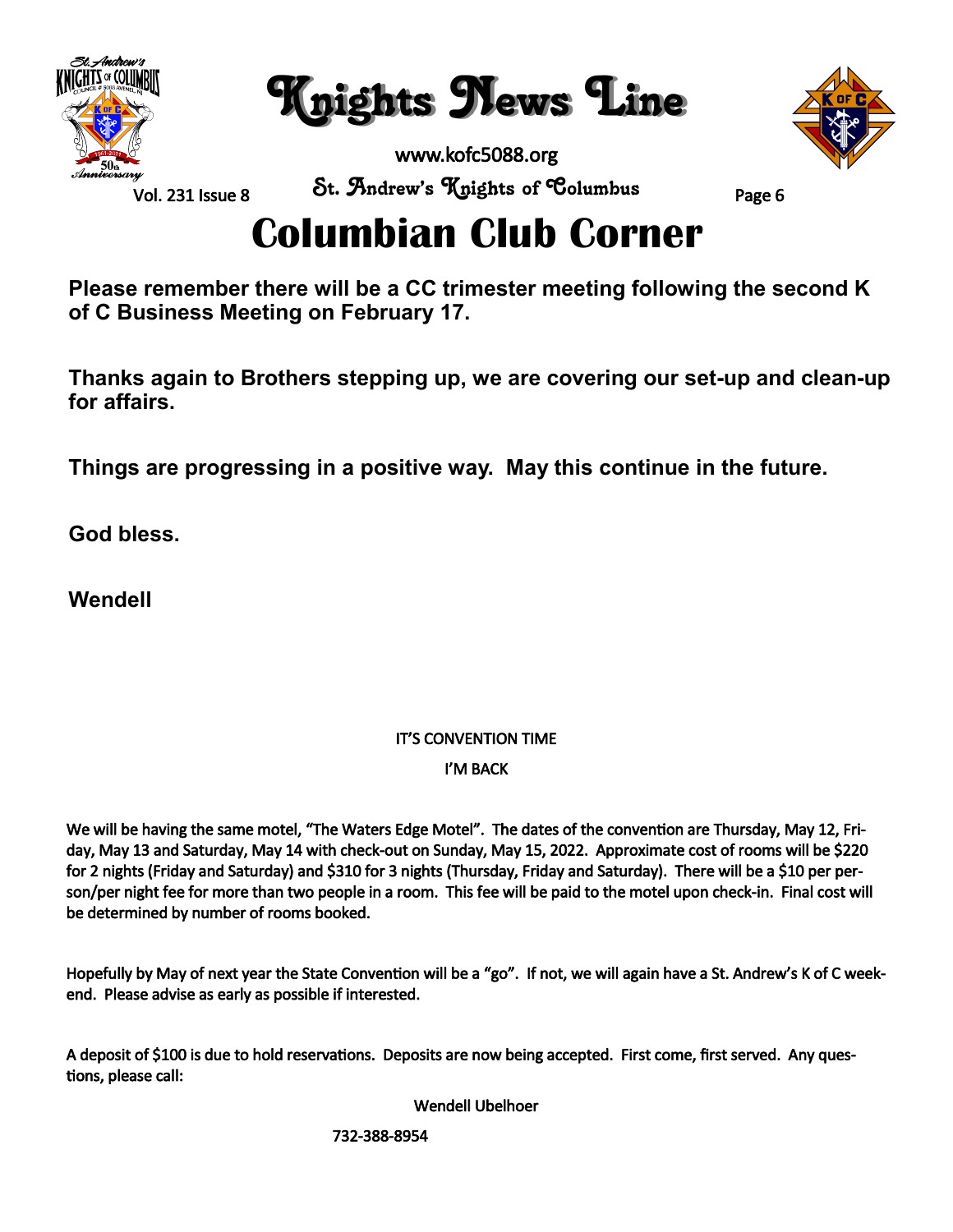

Knights News Line

www.kofc5088.org St. Andrew's Knights of Columbus Page 7



K of C Nominating Committee

The Committee will be interviewing current K of C Officers to see who will remain in their positions to enable us to fill any vacancies.

Committee:

Wendell Ubelhoer Jim Farese Mark Haidacher Dennis Rinaldi Al Favale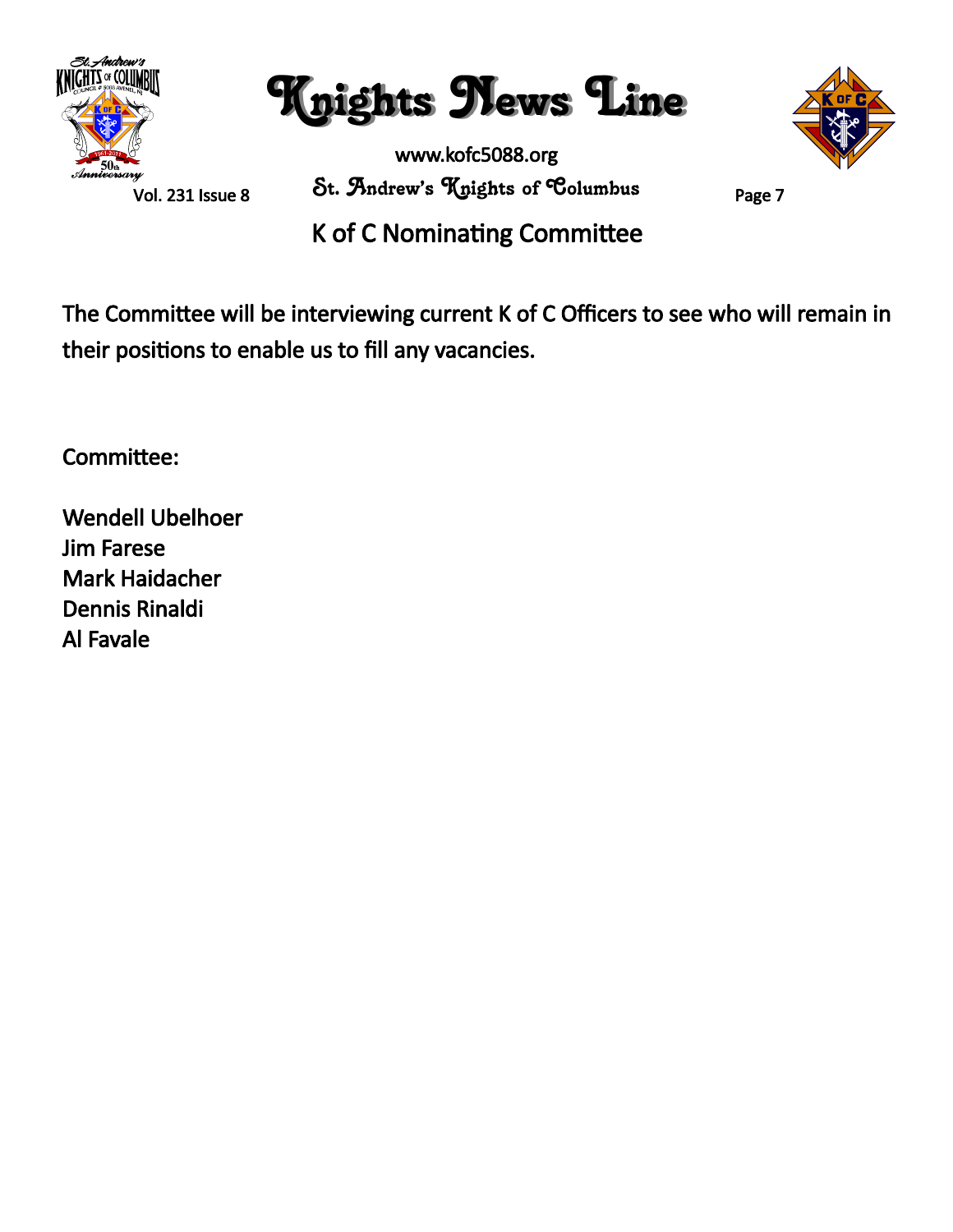

Knights News Line

www.kofc5088.org St. Andrew's Knights of Columbus Page 8



# St. Patrick's Dinner Dance

Sponsored by Columbian Club of Avenel

Proceeds donated to St. Andrew's Knights of Columbus



Saturday, March 12, 2022 6:30 PM – 10:30 PM Columbian Club Hall 109 Morrisey Avenue, Avenel

Corned Beef & Cabbage or Roast Beef dinner Draft Beer & Soda, Dancing Bar closes at 10:15 PM Cost: \$35 per person

For tickets call: Wendell Ubelhoer at 732-388-8954